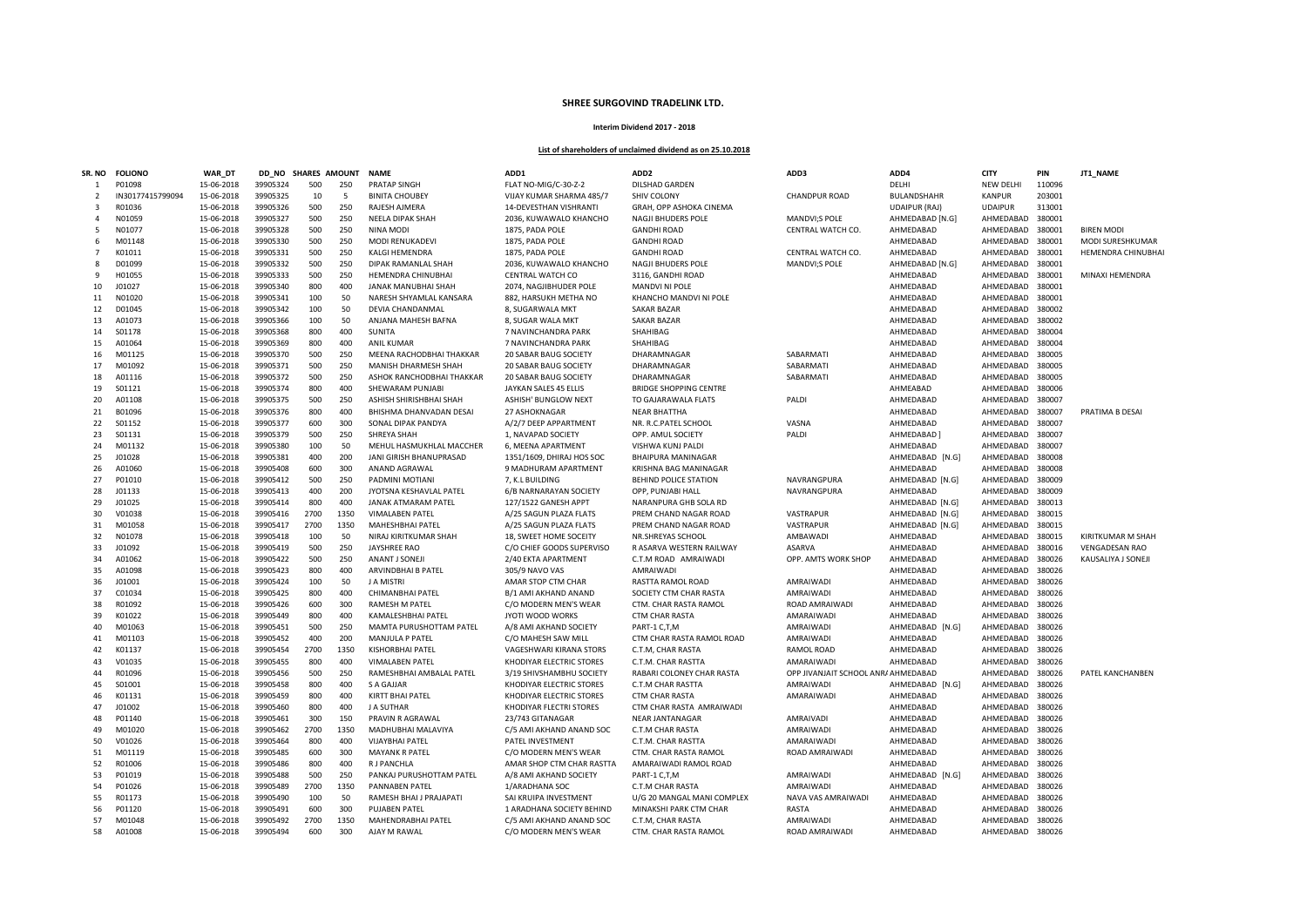| 59  | M01029 | 15-06-2018 | 39905496 | 600  | 300  | MAFATLAL PATFI                 | KHODIYAR FLECTRIC STORES    | <b>CTM CHAR RASTTA</b>       | AMARAIWADI          | AHMFDABAD       | AHMFDARAD | 380026 |                          |
|-----|--------|------------|----------|------|------|--------------------------------|-----------------------------|------------------------------|---------------------|-----------------|-----------|--------|--------------------------|
| 60  | P01012 | 15-06-2018 | 39905498 | 2700 | 1350 | PALIBEN PATEL                  | B/1 AMI AKAND ANAND SOCIE   | C.T.M CHAR RASTA             | AMRAIWADI           | AHMEDABAD [N.G] | AHMEDABAD | 380026 |                          |
| 61  | 101002 | 15-06-2018 | 39905499 | 100  | 50   | <b>INDIRA V KAMAT</b>          | A/5 ASHAPURI SOCIETY        | <b>GHODASAR</b>              |                     | AHMEDABAD       | AHMEDABAD | 380050 | <b>VENKATESH N KAMAT</b> |
| 62  | R01166 | 15-06-2018 | 39905500 | 500  | 250  | ROHAN JOSEPH                   | 9, SHRI RANGVILLA ROW       | HOUSE, NR. LJ COMMER COL     | LEGE, VASTRAPUR     | AHMEDABAD [N.G] | AHMEDABAD | 380054 |                          |
| 63  | D01100 | 15-06-2018 | 39905501 | 500  | 250  | <b>DIPAK SHAH</b>              | 9, SHRI RANGVILLA ROW       | HOUSE, NR. LJ COMMER COL     | LEGE, VASTRAPUR     | AHMEDABAD [N.G] | AHMEDABAD | 380054 |                          |
| 64  | M01139 | 15-06-2018 | 39905502 | 500  | 250  | MIHIR MAHENDRA GHODA           | A/5 SUPER SOCIETY           | OPP. ISRO STAFFS QUT         | <b>RAMDEV NAGAR</b> | AHMEDABAD       | AHMEDABAD | 380054 | NILESHVARI MIHIR GHODA   |
| 65  | 101042 | 15-06-2018 | 39905524 | 800  | 400  | JASHUBHAI PATEL                | 3, BADRI TEWAMENT BESIDE    | RAMESHWAR MAHADEV ISANPUR    |                     | AHMEDABAD       | AHMEDABAD | 382403 |                          |
| 66  | B01002 | 15-06-2018 | 39905525 | 100  | 50   | <b>BJ PATEL</b>                | 3 BADRI TENAMENT BESIDE     | RAMESHVAR MAHADEV            | <b>ISANPUR</b>      | AHMEDABAD       | AHMEDABAD | 382403 |                          |
| 67  | K01015 | 15-06-2018 | 39905526 | 2700 | 1350 | KALPESHBHAI PATEL              | <b>BHAGWATI ROAD WAYS</b>   | NR. VATVA TURNING POINT      | <b>NAROL</b>        | AHMEDABAD       | AHMEDABAD | 382405 |                          |
| 68  | K01004 | 15-06-2018 | 39905527 | 2700 | 1350 | KACHARABHAI PATEL              | <b>BHAGWATI BODY BILDRS</b> | VATVA TURNINGPOINT           | NAROL SHAHWADI      | AHMEDABAD       | AHMEDABAD | 382405 |                          |
| 69  | D01102 | 15-06-2018 | 39905528 | 2700 | 1350 | DIPAKBHAI PATEL                | 14 SHYAM SUNDAR SOCIETY     | <b>NEAR VISHALNAGAR</b>      | <b>ISANPUR</b>      | AHMEDABAD       | AHMEDABAD | 382443 |                          |
| 70  | C01038 | 15-06-2018 | 39905529 | 2700 | 1350 | CHIMANBHAI PATEL               | 3/ BADRI TENAMENT           | NR. RAMESHWAR MAHADEV        | <b>ISANPUR</b>      | AHMEDABAD [N.G] | AHMEDABAD | 382443 |                          |
| 71  | G01028 | 15-06-2018 | 39905530 | 500  | 250  | <b>GOMTIBEN PATEL</b>          | 43, HAPPY HOME SOC          | NR.SHANTARAM HALL            | <b>NIRNAY NAGAR</b> | AHMEDABAD [N.G] | AHMEDABAD | 382481 | <b>AMTHABHAI B PATEI</b> |
| 72  | V01009 | 15-06-2018 | 39905532 | 2700 | 1350 | <b>VARSHABEN PATEL</b>         | 49, DEV MANDIR SOCIETY      | NR.DHANJIBHAI NO KUVO        | CHANDLODIYA         | AHMFDABAD       | AHMEDABAD | 382481 |                          |
| 73  | A01058 | 15-06-2018 | 39905533 | 1400 | 700  | <b>AMTHABHAI PATEL</b>         | 43, HAPPY HOME SOCIETY      | NR. SHANTARAM HALL           | NIRNAY NAGAR        | AHMEDABAD [N.G] | AHMEDABAD | 382481 |                          |
| 74  | P01097 | 15-06-2018 | 39905534 | 500  | 250  | PRAMODKUMAR PATEL              | 17, FERTILIZER PARK         | CHANDLODIYA                  |                     | AHMEDABAD [N.G] | AHMEDABAD | 382481 |                          |
|     |        |            |          |      |      |                                |                             |                              |                     |                 |           |        |                          |
| 75  | K01117 | 15-06-2018 | 39905535 | 500  | 250  | KHODIDAS VIRDAS PATEL          | 49, DEV MANDIR SOCIETY      | AT PO, CHANDLODIYA           |                     | AHMEDABAD [N.G] | AHMEDABAD | 382481 |                          |
| 76  | J01020 | 15-06-2018 | 39905556 | 500  | 250  | JAGRUTI KHODIDAS PATEL         | 49, DEVMANDIR SOCIETY       | CHANDLODIYA                  |                     | AHMEDABAD [N.G] | AHMEDABAD | 382481 |                          |
| 77  | D01044 | 15-06-2018 | 39905557 | 400  | 200  | DEVENDRAKUMAR K SHAH           | 11 SHALIBHADRA SOCI.        | GAYTRI ROAD B/H KAMBOI       | NEAR VISHAV KALYAN  | MEHSANA (N.G)   | MEHSANA   | 384002 |                          |
| 78  | K01056 | 15-06-2018 | 39905558 | 800  | 400  | KANTIBHAI K PATEL              | AT & PO MAHERWADA           | TA, SIDHPUR                  | DIST, MEHSANA       | MAHERWADA [N.G] | MEHSANA   | 384130 |                          |
| 79  | R01113 | 15-06-2018 | 39905559 | 100  | 50   | RAMESHKUAMR SHIVRAM PATEL      | AT & PO MAHERWADA           | <b>TA SIDDHPUR</b>           |                     | MEHSANA (NG)    | MEHSANA   | 384130 |                          |
| 80  | R01071 | 15-06-2018 | 39905561 | 200  | 100  | RAMABHAI MOHANBHAI PATEL       | AT & PO MAHERWADA           | <b>TA SIDDHPUR</b>           |                     | MEHSANA (NG)    | MEHSANA   | 384130 |                          |
| 81  | J01096 | 15-06-2018 | 39905562 | 800  | 400  | JESANGBHAI CHATURBHAI PATEL    | C/O JAY PRODUCTS            | STATE HIGH WAY               |                     | UNAVA<br>[N.G]  | MEHSANA   | 384160 |                          |
| 82  | V01055 | 15-06-2018 | 39905563 | 800  | 400  | VINODKUMAR SOMABHAI PATEL      | C/O JAY PRODUCTS            | STATE HIGH WAY               |                     | [N.G]<br>UNAVA  | MEHSANA   | 384160 |                          |
| 83  | J01019 | 15-06-2018 | 39905564 | 800  | 400  | <b>JAGRUTI KANTIBHAI PATEL</b> | C/O JAY PRODUCTS            | <b>STATE HIGH WAY</b>        |                     | UNAVA<br>[N.G]  | MEHSANA   | 384160 |                          |
| 84  | P01065 | 15-06-2018 | 39905565 | 800  | 400  | PINTU UPENDRA PATEL            | <b>BHAVANI WATCH CO</b>     | OP, ZAVERI PARU              |                     | UNJHA [N.G]     | MEHSANA   | 384170 |                          |
| 85  | M01094 | 15-06-2018 | 39905567 | 800  | 400  | MANISH SURESHBHAI SHAH         | C/OLR&CO                    | OPP. NILKANTH MAHADEV        |                     | UNJHA<br>[N.G]  | MEHSANA   | 384170 |                          |
| 86  | M01146 | 15-06-2018 | 39905568 | 800  | 400  | MITABEN JIGNESH PATEL          | 3, BHEMAT COLONY            | ZAVERI PARU                  |                     | UNJHA [N.G]     | MEHSANA   | 384170 |                          |
| 87  | S01044 | 15-06-2018 | 39905570 | 800  | 400  | SARITA PRANLAL PATEL           | <b>BHAVANI WATCH CO</b>     | OPP ZAVERI PARU              |                     | UNJHA (N.G)     | MEHSANA   | 384170 |                          |
| 88  | S01093 | 15-06-2018 | 39905571 | 800  | 400  | SHANTA PINAKIN PATEL           | <b>BHAVANI WATCH CO</b>     | OPP ZAVERI PARU              |                     | UNJHA (N.G)     | MEHSANA   | 384170 |                          |
| 89  | J01105 | 15-06-2018 | 39905572 | 800  | 400  | JIGNESH CHIMANLAL PATEL        | D K PATEL NILAM MEDICAL     | <b>STORES PATEL BUILDIG</b>  |                     | UNJHA [N.G]     | MEHSANA   | 384170 |                          |
| 90  | B01056 | 15-06-2018 | 39905573 | 800  | 400  | BHARAT ISHVARLAL PATEL         | <b>KOTHARI BROTHERS</b>     | <b>GANDHI CHOWK</b>          |                     | UNJHA (N.G)     | MEHSANA   | 384170 |                          |
| 91  | B01032 | 15-06-2018 | 39905574 | 800  | 400  | <b>BANTU SUSHIL SHAH</b>       | <b>BHAVANI WATCH CO</b>     | OPP ZAVERI PARU              |                     |                 | MEHSANA   | 384170 |                          |
|     |        |            |          |      |      |                                |                             |                              |                     | UNJHA (NG)      |           |        |                          |
| 92  | C01043 | 15-06-2018 | 39905598 | 800  | 400  | CHIRAG PINAKIN PATEL           | <b>BHAVANI WATCH CO</b>     | OPP ZAVERI PARU              |                     | UNJHA (N.G)     | MEHSANA   | 384170 |                          |
| 93  | M01051 | 15-06-2018 | 39905599 | 800  | 400  | MAHESH BALCHANDDAS PATEL       | 3, BHEMAT COLONY            | <b>ZAVERI PARU</b>           |                     | UNJHA [N.G]     | MEHSANA   | 384170 |                          |
| 94  | S01019 | 15-06-2018 | 39905601 | 800  | 400  | SANGITA NARAYANBHAI MODI       | C/O LAXMI CHAND RATAN       | <b>CHAND NEAR, COURT</b>     |                     | UNJHA<br>[N.G]  | MEHSANA   | 384170 |                          |
| 95  | S01061 | 15-06-2018 | 39905605 | 800  | 400  | SAVAJIBHAI L PATEL             | DIVYA SHAKTI                | SURYODAY COLONY              |                     | UNJHA (NG)      | MEHSANA   | 384170 |                          |
| 96  | S01124 | 15-06-2018 | 39905606 | 800  | 400  | SHILPABEN MOHANLAL PATEL       | NEW R B HINGU               | <b>B N MODI CHAMBERS</b>     |                     | UNJHA [N.G]     | MEHSANA   | 384170 |                          |
| 97  | D01050 | 15-06-2018 | 39905607 | 800  | 400  | DHARA UPENDRA PATEL            | BHAVANI WATCH CO            | OPP ,ZAVERI PARU             |                     | UNJHA [N.G]     | MEHSANA   | 384170 |                          |
| 98  | J01029 | 15-06-2018 | 39905609 | 800  | 400  | JANKI SUSHIL SHAH              | BHAVANI WATCH CC            | OPP. ZAVERI PARU             |                     | UNJHA [N.G]     | MEHSANA   | 384170 |                          |
| 99  | J01131 | 15-06-2018 | 39905610 | 800  | 400  | JYOTSANABEN TULSIDAS PATEL     | 5, BHEMAT COLONY            | ZAVERI PARU                  |                     | UNJHA [N.G]     | MEHSANA   | 384170 |                          |
| 100 | H01022 | 15-06-2018 | 39905611 | 800  | 400  | HARJIBHAI HIRABHAI PATFL       | C/O SHAH PRAKASH HARI       | <b>GANJ BAZAR GOLAI</b>      |                     | UNJHA (N.G)     | MEHSANA   | 384170 |                          |
| 101 | A01105 | 15-06-2018 | 39905612 | 800  | 400  | ASHABEN MOHANLAL PATEL         | NEW R B HINGU               | <b>B N MODI CHAMBERS</b>     |                     | UNJHA [N.G]     | MEHSANA   | 384170 |                          |
| 102 | 101016 | 15-06-2018 | 39905613 | 800  | 400  | JAGDISH PURSHOTTAMBHAI PATEL   | A T PATFI                   | NEW KRUSHNA PARU             |                     | UNJHA [N.G]     | MEHSANA   | 384170 |                          |
| 103 | R01058 | 15-06-2018 | 39905614 | 800  | 400  | RAJVI UPENDRA PATEL            | <b>BHAVANI WATCH CO</b>     | OPP, ZAVERI PARU             |                     | UNJHA [N.G]     | MEHSANA   | 384170 |                          |
| 104 | D01028 | 15-06-2018 | 39905615 | 800  | 400  | DAXABEN SHAILESH PATEL         | MAHENDRA HINGU              | ZAVERI PARU                  |                     | UNJHA [N.G]     | MEHSANA   | 384170 |                          |
| 105 | R01117 | 15-06-2018 | 39905616 | 800  | 400  | RAMILA BHARAT PATEL            | <b>KOTHARI BROTHERS</b>     | <b>GANDHI CHOWK</b>          |                     | UNJHA (N.G)     | MEHSANA   | 384170 |                          |
| 106 | K01039 | 15-06-2018 | 39905617 | 800  | 400  | KANKA JAGDISH PATEL            | <b>BHAVANI WATCH CO</b>     | OPP ZAVERI PARU              |                     | <b>UNJHA</b>    | MEHSANA   | 384170 |                          |
| 107 | V01018 | 15-06-2018 | 39905618 | 800  | 400  | VASANTBHAI TULSIDAS PATEL      | <b>RONAK STUDIO</b>         | S T ROAD                     |                     | UNJHA [N.G]     | MEHSANA   | 384170 |                          |
| 108 | M01095 | 15-06-2018 | 39905343 | 800  | 400  | MANISHA NIMESH PATEL           | D K PATEL NILAM MEDICAL     | <b>STORES PATEL BUILDING</b> |                     | UNJHA [N.G]     | MEHSANA   | 384170 |                          |
| 109 | U01007 | 15-06-2018 | 39905344 | 800  | 400  | UPENDRA PRANLAL PATEL          | <b>BHAVANI WATCH CO</b>     | OPP ZAVERI PARU              |                     | UNJHA (N.G)     | MEHSANA   | 384170 |                          |
| 110 | K01007 | 15-06-2018 | 39905345 | 800  | 400  | KAILASH BHARAT PATEL           | <b>KOTHARI BROTHERS</b>     | <b>GANDHI CHOWK</b>          |                     | UNJHA (N.G)     | MEHSANA   | 384170 |                          |
| 111 | C01011 | 15-06-2018 | 39905347 | 800  | 400  | CHANDRIKA HARIBHAI PATEL       | <b>KOTHARI BROTHERS</b>     | <b>GANDHI CHOWK</b>          |                     | UNJHA (N.G)     | MEHSANA   | 384170 |                          |
| 112 | M01130 | 15-06-2018 | 39905348 | 800  | 400  | MEGALBEN VISHNUBHAI PATEL      | A S PADHYA                  | SAJJAN NAGAR                 |                     | UNJHA [N.G]     | MEHSANA   | 384170 |                          |
| 113 | P01139 | 15-06-2018 | 39905350 | 800  | 400  | PUSPABEN S PATEL               | MEVADA VAD                  |                              |                     | UNJHA (N.G)     | MEHSANA   | 384170 |                          |
|     | B01036 |            |          | 800  | 400  |                                |                             |                              |                     |                 |           | 384170 |                          |
| 114 |        | 15-06-2018 | 39905351 |      |      | BHAGUBHAI BALCHANDDAS PATEL    | A/34 MAHAVIR COMPLEX        | STATION ROAD                 |                     | UNJHA [N.GUJ]   | MEHSANA   |        |                          |
| 115 | S01025 | 15-06-2018 | 39905352 | 800  | 400  | SANJAY J PRAJAPATI             | JYOTI KRUSHI SEVA           | KENDRA SARDAR PATEL          | COMPLEX             | UNJHA (N.G)     | MEHSANA   | 384170 |                          |
| 116 | S01047 | 15-06-2018 | 39905353 | 800  | 400  | SAROJ PRAHLAD PATEL            | ANAND GENERAL STORES        | <b>SARDAR CHOWK</b>          |                     | UNJHA (N.G)     | MEHSANA   | 384170 |                          |
| 117 | S01127 | 15-06-2018 | 39905354 | 800  | 400  | SHIVRAMBHAI ISHVARBHAI PATEL   | NEAR SANJIVANI HOSPITAL     | <b>SARDAR CHOK</b>           |                     | UNJHA           | MEHSANA   | 384170 |                          |
| 118 | A01104 | 15-06-2018 | 39905356 | 800  | 400  | ASHABEN JAGDISHBHAI PATEL      | A T PATEL                   | NEW KRUSHNA PARU             |                     | UNJHA [N.G]     | MEHSANA   | 384170 |                          |
| 119 | J01017 | 15-06-2018 | 39905357 | 800  | 400  | JAGDISHBHAI GANESHBHAI PATEL   | A/34 MAHAVIR COMPLEX        | <b>STATION ROAD</b>          |                     | UNJHA [N.GUJ]   | MEHSANA   | 384170 |                          |
| 120 | R01060 | 15-06-2018 | 39905358 | 800  | 400  | RAKESH BHARAT PATEL            | <b>KOTHARI BROTHERS</b>     | <b>GANDHI CHOWK</b>          |                     | UNJHA (N.G)     | MEHSANA   | 384170 |                          |
| 121 | C01004 | 15-06-2018 | 39905359 | 800  | 400  | CHAMELIBEN SURESHBHAI SHAH     | C/OLR & CO                  | OPP. NILKANTH MAHADEV        |                     | UNJHA<br>[N.G]  | MEHSANA   | 384170 |                          |
| 122 | C01013 | 15-06-2018 | 39905360 | 800  | 400  | CHANDRIKA TRIBHOVAN PATEL      | A S PADHYA                  | <b>SAIJAN NAGAR</b>          |                     | UNJHA [N.G]     | MEHSANA   | 384170 |                          |
| 123 | N01083 | 15-06-2018 | 39905362 | 800  | 400  | NITA HARIBHAI PATEL            | <b>KOTHARI BROTHERS</b>     | <b>GANDHI CHOWK</b>          |                     | UNJHA [N.G]     | MEHSANA   | 384170 |                          |
| 124 | R01127 | 15-06-2018 | 39905363 | 800  | 400  | RAMJIBHAI PRABHUDAS PATEL      | <b>BHEMAT POLE</b>          | NR, SATTA HOLL               |                     | UNJHA<br>[N.G]  | MEHSANA   | 384170 |                          |
|     |        |            |          |      |      |                                |                             |                              |                     |                 |           |        |                          |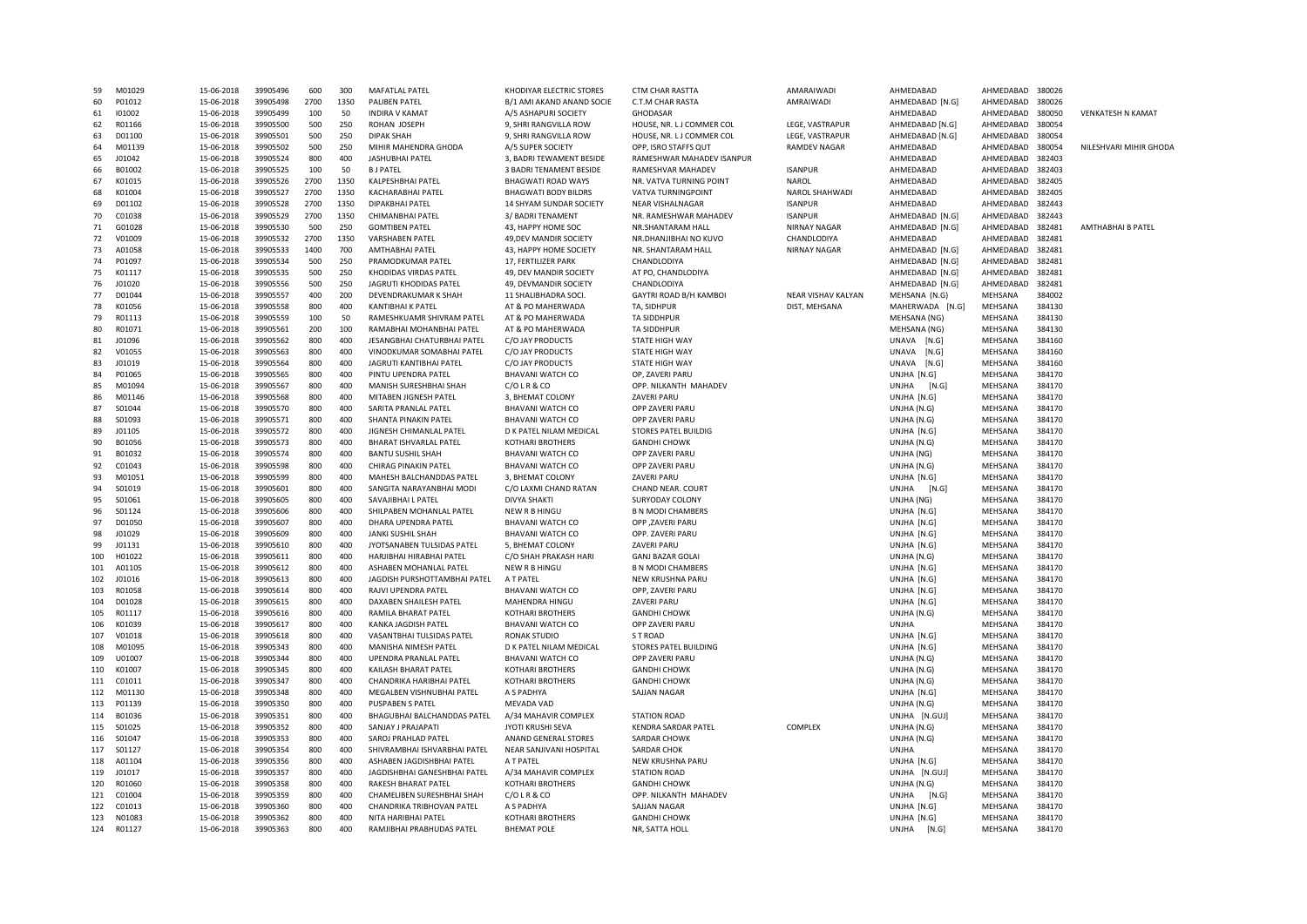| 125        | V01076           | 15-06-2018               | 39905364             | 800        | 400        | VISHNUBHAI TRIBHOVANDAS PATEL                | <b>HINGU NIVAS</b>                                 | <b>ZAVERI PARL</b>                               |                                                          | UNJHA [N.G]     | MEHSANA        | 384170           |
|------------|------------------|--------------------------|----------------------|------------|------------|----------------------------------------------|----------------------------------------------------|--------------------------------------------------|----------------------------------------------------------|-----------------|----------------|------------------|
| 126        | Z01001           | 15-06-2018               | 39905365             | 800        | 400        | ZINKAL SUSHIL SHAH                           | <b>BHAVANI WATCH CO</b>                            | OPP ZAVERI PARU                                  |                                                          | UNJHA (NG)      | MEHSANA        | 384170           |
| 127        | M01138           | 15-06-2018               | 39905387             | 800        | 400        | MENABEN TRIBHOVANDAS PATEL                   | T P PATEL                                          | NEW KRUSHNA PARU                                 |                                                          | UNJHA [N.G]     | MEHSANA        | 384170           |
| 128        | R01143           | 15-06-2018               | 39905389             | 800        | 400        | RASILABEN TULSIDAS PATEL                     | 5, BHEMAT COLONY                                   | ZAVERI PARU                                      |                                                          | UNJHA [N.G]     | MEHSANA        | 384170           |
| 129        | R01169           | 15-06-2018               | 39905390             | 800        | 400        | RONAK JAGDISH PATEL                          | <b>BHAVANI WATCH CO</b>                            | OPP, ZAVERI PARU                                 |                                                          | UNJHA [N.G]     | MEHSANA        | 384170           |
| 130        | N01062           | 15-06-2018               | 39905391             | 800        | 400        | NEHA UPENDRA PATEL                           | <b>BHAVANI WATCH CO</b>                            | OPP ZAVERI PARU                                  |                                                          | UNJHA (N.G)     | MEHSANA        | 384170           |
| 131        | P01013           | 15-06-2018               | 39905392             | 800        | 400        | PALLAVI PINAKIN PATEL                        | <b>BHAVANI WATCH CO</b>                            | OPP ZAVERI PARU                                  |                                                          | UNJHA (N.G)     | MEHSANA        | 384170           |
| 132        | K01104           |                          | 39905393             | 800        | 400        | KESHAJI KANAJI RAJPUT                        | UMIYA CLINIC                                       | <b>STATION ROAD</b>                              |                                                          | UNJHA           |                | 384170           |
| 133        |                  | 15-06-2018               |                      | 800        | 400        |                                              |                                                    |                                                  |                                                          |                 | MEHSANA        |                  |
|            | S01199           | 15-06-2018               | 39905394             |            |            | SUSHIL KUMARPAL SHAH                         | <b>BHAVANI WATCH CO</b>                            | OPP, ZAVERI PARU                                 |                                                          | UNJHA [N.G]     | MEHSANA        | 384170           |
| 134        | J01061           | 15-06-2018               | 39905395             | 800        | 400        | JAYANTI J PRAJAPATI                          | <b>JYOTI KRUSHI SEVA</b>                           | <b>KENDRA SARDAR PATEL</b>                       | COMPLEX                                                  | UNJHA (N.G)     | MEHSANA        | 384170           |
| 135        | V01029           | 15-06-2018               | 39905396             | 800        | 400        | VIJAYKUMAR TULSIDAS PATEL                    | <b>RONAK STUDIO</b>                                | ST ROAD                                          |                                                          | UNJHA [N.G]     | MEHSANA        | 384170           |
| 136        | J01086           | 15-06-2018               | 39905397             | 800        | 400        | JAYKUMAR ARVINDBHAI PATEL                    | A S PADHYA                                         | <b>SAJJAN NAGAR</b>                              |                                                          | UNJHA [N.G]     | MEHSANA        | 384170           |
| 137        | R01123           | 15-06-2018               | 39905398             | 800        | 400        | RAMILABEN TRIBHOVAN PATEL                    | T P PATEL                                          | NEW KRUSHNA PARU                                 |                                                          | UNJHA [N.G]     | MEHSANA        | 384170           |
| 138        | S01018           | 15-06-2018               | 39905399             | 800        | 400        | SANGITA DHARMENDRA PATEL                     | MAHENDRA HINGU                                     | ZAVERI PARU                                      |                                                          | UNJHA [N.G]     | MEHSANA        | 384170           |
| 139        | S01161           | 15-06-2018               | 39905400             | 800        | 400        | SUDHA ARVINDBHAI PATEL                       | T P PATFL                                          | NEW KRUSHNA PARU                                 |                                                          | UNJHA [N.G]     | MEHSANA        | 384170           |
| 140        | J01087           | 15-06-2018               | 39905401             | 800        | 400        | JAYMIN REVABHAI PATEL                        | <b>ISHVAR KRUPA TRANSPORT</b>                      |                                                  |                                                          | UNJHA (NG)      | MEHSANA        | 384170           |
| 141        | A01091           | 15-06-2018               | 39905403             | 800        | 400        | ARVIND DAHYALAL SHAH                         | <b>ISHVAR KRUPA TRANSPORT</b>                      |                                                  |                                                          | UNJHA [N.G]     | MEHSANA        | 384170           |
| 142        | R01159           | 15-06-2018               | 39905405             | 800        | 400        | RINABEN SANJAYKUMAR PATEL                    | MAHENDRA HINGU                                     | ZAVERI PARU                                      |                                                          | UNJHA [N.G]     | MEHSANA        | 384170           |
| 143        | C01030           | 15-06-2018               | 39905406             | 800        | 400        | CHETNABEN MAHESHBHAI PATEL                   | A/34 MAHAVIR COMPLEX                               | <b>STATION ROAD</b>                              |                                                          | UNJHA [N.GUJ]   | MEHSANA        | 384170           |
| 144        | R01152           | 15-06-2018               | 39905407             | 800        | 400        | REKHA HARIBHAI PATEL                         | <b>KOTHARI BROTHERS</b>                            | <b>GANDHI CHOWK</b>                              |                                                          | UNJHA [N.G]     | MEHSANA        | 384170           |
|            |                  |                          |                      |            | 400        |                                              |                                                    |                                                  |                                                          |                 |                |                  |
| 145        | J01107           | 15-06-2018               | 39905427             | 800        |            | JIGNESH PINAKIN PATEL                        | <b>BHAVANI WATCH CO</b>                            | OPP ZAVERI PARU                                  |                                                          | UNJHA (N.G)     | MEHSANA        | 384170           |
| 146        | P01060           | 15-06-2018               | 39905429             | 800        | 400        | PINAKIN NAGARDAS PATEL                       | <b>BHAVANI WATCH CO</b>                            | OPP ZAVERI PARU                                  |                                                          | UNJHA (N.G)     | MEHSANA        | 384170           |
| 147        | M01169           | 15-06-2018               | 39905430             | 800        | 400        | MUNNI SUSHIL SHAH                            | <b>BHAVANI WATCH CO</b>                            | OPP, ZAVERI PARU                                 |                                                          | UNJHA [N.G]     | MEHSANA        | 384170           |
| 148        | A01096           | 15-06-2018               | 39905431             | 800        | 400        | ARVIND TRIBHOVANDAS PATEL                    | T P PATEL                                          | NEW KRUSHNA PARU                                 |                                                          | UNJHA [N.G]     | MEHSANA        | 384170           |
| 149        | J01013           | 15-06-2018               | 39905432             | 800        | 400        | JAGDISH BHARAT PATEL                         | <b>KOTHARI BROTHERS</b>                            | <b>GANDHI CHOWK</b>                              |                                                          | UNJHA (N.G)     | MEHSANA        | 384170           |
| 150        | C01031           | 15-06-2018               | 39905434             | 800        | 400        | CHILKA HARIBHAI PATEL                        | KOTHARI BROTHERS                                   | <b>GANDHI CHOWK</b>                              |                                                          | UNJHA [N.G]     | MEHSANA        | 384170           |
| 151        | M01056           | 15-06-2018               | 39905435             | 800        | 400        | MAHESH MOHANLAL PATEL                        | 3.BHEMAT COLONY                                    | <b>ZAVERI PARU</b>                               |                                                          | UNJHA [N.G]     | MEHSANA        | 384170           |
| 152        | S01066           | 15-06-2018               | 39905437             | 800        | 400        | SAVITA KAMLESH NAI                           | <b>BHAVANI WATCH CO</b>                            | OPP ZAVERI PARU                                  |                                                          | UNJHA (NG)      | MEHSANA        | 384170           |
| 153        | R01039           | 15-06-2018               | 39905438             | 800        | 400        | RAJESH JAYANTILAL PATEL                      | 3, BHEMAT COLONY                                   | ZAVERI PARU                                      |                                                          | UNJHA [N.G]     | MEHSANA        | 384170           |
| 154        | R01164           | 15-06-2018               | 39905439             | 800        | 400        | RITABEN TULSIDAS PATEL                       | 5, BHEMAT COLONY                                   | ZAVERI PARU                                      |                                                          | UNJHA [N.G]     | MEHSANA        | 384170           |
| 155        | C01012           | 15-06-2018               | 39905442             | 800        | 400        | CHANDRIKA NARESHBHAI PATEL                   | NEW R B HINGU                                      | <b>B N MODI CHAMBERS</b>                         |                                                          | UNJHA [N.G]     | MEHSANA        | 384170           |
| 156        | P01062           | 15-06-2018               | 39905443             | 800        | 400        | PINKI BHARAT PATEL                           | <b>KOTHARI BROTHERS</b>                            | <b>GANDHI CHOWK</b>                              |                                                          | UNJHA (N.G)     | MEHSANA        | 384170           |
| 157        | P01074           | 15-06-2018               | 39905444             | 800        | 400        | PRAFUL DAHYALAL SHAH                         | ISHVARKROPA TRANS PORT                             |                                                  |                                                          | UNJHA           | MEHSANA        | 384170           |
|            |                  |                          |                      |            |            |                                              |                                                    |                                                  |                                                          |                 |                |                  |
| 158        | M01152           | 15-06-2018               | 39905445             | 800        | 400        | MOHANBHAI PARSHOTTAMDAS PATEL HINGU NIVAS    |                                                    | ZAVERI PARU                                      |                                                          | UNJHA [N.G]     | MEHSANA        | 384170           |
| 159        | T01016           | 15-06-2018               | 39905446             | 800        | 400        | TRIBHOVAN PURSHOTTAMDAS PATEL                | T P PATEL                                          | NEW KRUSHNA PARU                                 |                                                          | UNJHA [N.G]     | MEHSANA        | 384170           |
| 160        | D01052           | 15-06-2018               | 39905448             | 800        | 400        | DHARMENDRA KANTILAL PATEL                    | MAHENDRA HINGU                                     | ZAVERI PARU                                      |                                                          | UNJHA [N.G]     | MEHSANA        | 384170           |
| 161        | R01172           | 15-06-2018               | 39905465             | 800        | 400        | RUSABH REVABHAI PATEL                        | <b>ISHVAR KRUPA TRANSPORT</b>                      |                                                  |                                                          | UNJHA (NG)      | MEHSANA        | 384170           |
| 162        | B01110           | 15-06-2018               | 39905466             | 800        | 400        | BIPIN NARAYANBHAI PATEL                      | A/34 MAHAVIR COMPLEX                               | <b>STATION ROAD</b>                              |                                                          | UNJHA [N.GUJ]   | MEHSANA        | 384170           |
| 163        | C01026           | 15-06-2018               | 39905467             | 800        | 400        | CHETAN MANILAL PATEL                         | A T PATEL                                          | NEW KRUSHNA PARU                                 |                                                          | UNJHA [N.G]     | MEHSANA        | 384170           |
| 164        | K01030           | 15-06-2018               | 39905468             | 800        | 400        | KAMLESH PRANSUKH NAI                         | <b>BHAVANI WATCH CO</b>                            | OPP ZAVERI PARU                                  |                                                          | UNJHA (NG)      | MEHSANA        | 384170           |
| 165        | B01074           | 15-06-2018               | 39905469             | 700        | 350        | BHARATKUMAR MULJIBHAI PATEL                  | NEW AMBIKA KIRANA STORES                           | RAMBHAI LATI                                     |                                                          | UNJHA [N.G]     | MEHSANA        | 384170           |
| 166        | D01046           | 15-06-2018               | 39905470             | 800        | 400        | DEVIKA CHETANKUMAR PATEL                     | A T PATEL                                          | NEW KRUSHNA PARU                                 |                                                          | UNJHA [N.G]     | MEHSANA        | 384170           |
| 167        | A01023           | 15-06-2018               | 39905472             | 500        | 250        | ALPESH KUMAR I PATEL                         | <b>PATEL VAS</b>                                   | <b>JUNI KARLI</b>                                | KARLI TA SIDHAPUR                                        | MEHSANA         | MEHSANA        | 384171           |
| 168        | M01025           | 15-06-2018               | 39905474             | 800        | 400        | MAFATLAL LAKHUDAS PATEL                      | VAGHESHWARI VAS                                    | AT & PO MAKTUPUR                                 | <b>TA SIDHPUR</b>                                        | MAHESANA (NG)   | MEHSANA        | 384178           |
| 169        | R01010           | 15-06-2018               | 39905475             | 800        | 400        | <b>RP PATEL</b>                              | AT & PO SEVALA                                     | TA, CHANASMA                                     | DIST. MEHSANA                                            | SEVALA<br>[N.G] | MEHSANA        | 384178           |
| 170        | R01155           | 15-06-2018               | 39905477             | 800        | 400        | REVABHAI PITAMBERDAS PATEL                   | VAGHESHWARI VAS                                    | AT PO MAKTAPUR                                   | TA. SIDHPUR DIST. MEHSANA MAKTAPUR [N.G]                 |                 | MEHSANA        | 384178           |
| 171        | D01094           | 15-06-2018               | 39905478             | 300        | 150        | DIPABEN DINESHBHAI PATEL                     | KHADALPUR                                          | P.O. PALDI                                       |                                                          | VISNAGAR        | MEHSANA        | 384315           |
| 172        | N01013           | 15-06-2018               | 39905479             | 100        | 50         | NARAYANBHAI PATEL                            | KHADALPUR                                          | P.O. PALDI                                       |                                                          | VISNAGAR        | MEHSANA        | 384315           |
|            |                  |                          |                      |            | 400        |                                              |                                                    |                                                  |                                                          |                 |                |                  |
| 173        | S01012           | 15-06-2018               | 39905480             | 800        |            | <b>SACHIN P SHAH</b>                         | LB PARK B-7 303 NEAR                               | LB CINEMA                                        | <b>GOHDDOD ROAD</b>                                      | SURAT           | SURAT          | 395001           |
| 174        | R01150           | 15-06-2018               | 39905481             | 800        | 400        | <b>RAXABEN P SHAH</b>                        | 202 ANANT AWAS APT-1                               | NEAR ANANDNAGAR                                  | SAGRAMPURA                                               | SURAT           | <b>SURAT</b>   | 395002           |
| 175        | M01093           | 15-06-2018               | 39905482             | 800        | 400        | MANISH RAMANLAL MEHTA                        | 307 SARVODAY APARTMENT                             | KAILASHNAGAR                                     | SAGRAMPURA                                               | SURAT           | SURAT          | 395002           |
| 176        | D01029           | 15-06-2018               | 39905505             | 800        | 400        | DAXESH R MEHTA                               | 307 SARVODAY APARTMENT                             | KAILASHNAGAR                                     | SAGRAMPURA                                               | <b>SURAT</b>    | SURAT          | 395002           |
| 177        | M01116           | 15-06-2018               | 39905506             | 800        | 400        | MANUBHAI KANTILAL VAHORA                     | 202 ANANT AWAS APT-1                               | NEAR ANANDNAGAR                                  | SAGRAMPURA                                               | <b>SURAT</b>    | SURAT          | 395002           |
| 178        | A01125           | 15-06-2018               | 39905507             | 800        | 400        | ATUL CHINUBHAI SHAH                          | 307 SARVODAY APARTMENT                             | KAILASHNAGAR                                     | SAGRAMPURA                                               | SURAT           | SURAT          | 395002           |
| 179        | C01029           | 15-06-2018               | 39905508             | 800        | 400        | <b>CHETNABEN M MEHTA</b>                     | 307 SARVODAY APARTMENT                             | KAILASHNAGAR                                     | SAGRAMPURA                                               | <b>SURAT</b>    | SURAT          | 395002           |
| 180        | B01103           | 15-06-2018               | 39905509             | 500        | 250        | <b>BINA P SANGHVI</b>                        | 202 HIRA MOTI APT                                  | NANAVAT MAIN ROAD                                |                                                          | SURAT           | SURAT          | 395002           |
| 181        | J01129           | 15-06-2018               | 39905510             | 800        | 400        | JYOTSANABEN N SHAH                           | 202 ANANT AWAS APT-1                               | NEAR ANANDNAGAR                                  | SAGRAMPURA                                               | SURAT           | SURAT          | 395002           |
| 182        |                  | 15-06-2018               | 39905511             | 500        | 250        | SUSHILA B SANGHVI                            | 1/3745, TORAN APT                                  | 1ST FLOOR B/2 GANESH                             | MANDIR NI GALI SONIFALIYA SURAT                          | [N.G]           | SURAT          | 395003           |
|            |                  |                          |                      |            |            | MINAXI B SANGHVI                             | 1/3745, TORAN APT                                  | 1ST FLOOR B/2 GANESH                             | MANDIR NI GALI SONIFALIYA SURAT                          | [N.G]           | SURAT          | 395003           |
|            | S01200           |                          |                      |            |            |                                              |                                                    |                                                  |                                                          |                 |                |                  |
| 183        | M01142           | 15-06-2018               | 39905512             | 500        | 250        |                                              |                                                    |                                                  |                                                          |                 |                |                  |
| 184        | P01126           | 15-06-2018               | 39905513             | 500        | 250        | PUNAM R DAVE                                 | 202 MATRU ASHISH APT                               | KAJI NU MEDAN                                    | <b>GOPI PURA</b>                                         | SURAT           | SURAT          | 395003           |
| 185        | S01192           | 15-06-2018               | 39905514             | 800        | 400        | SURESH V SOJITRA                             | 85 ANAND NAGAR SOC                                 | HIRA BAGHVARACHHA ROAD                           |                                                          | SURAT           | SURAT          | 395006           |
| 186        | B01048           | 15-06-2018               | 39905515             | 800        | 400        | <b>BHAILAL V SOJITRA</b>                     | 85 ANAND NAGAR SOC                                 | HIRA BAGHVARACHHA ROAD                           |                                                          | SURAT           | SURAT          | 395006           |
| 187        | Y01006           | 15-06-2018               | 39905516             | 800        | 400        | YOGESH M LADHANI                             | 8/9B SIDDH CHAKRA APT                              | OPP RICHIE RICH HOTEL                            | CHIKUVADI NR, PARLE POINT UMRA SURAT                     |                 | SURAT          | 395007           |
| 188        | S01120           | 15-06-2018               | 39905517             | 800        | 400        | SHEETAL M LADHANI                            | 8/9B SIDDH CHAKRA APT                              | OPP RICHIE RICH HOTEL                            | CHIKUVADI NR, PARLE POINT UMRA SURAT                     |                 | SURAT          | 395007           |
| 189<br>190 | M01121<br>D01036 | 15-06-2018<br>15-06-2018 | 39905518<br>39905519 | 200<br>800 | 100<br>400 | MAYCHANDBHAI U LADHANI<br>DEEPAKBHAI K SHETH | 8/9B SIDDH CHAKRA APT<br>9-B SIDDH CHAKRA APT NO-B | OPP RICHIE RICH HOTEL<br>NR, OLD UMRA JAKAT NAKA | CHIKUVADI NR, PARLE POINT UMRA SURAT<br>OPP MODI BUNGLOW | SURAT           | SURAT<br>SURAT | 395007<br>395007 |